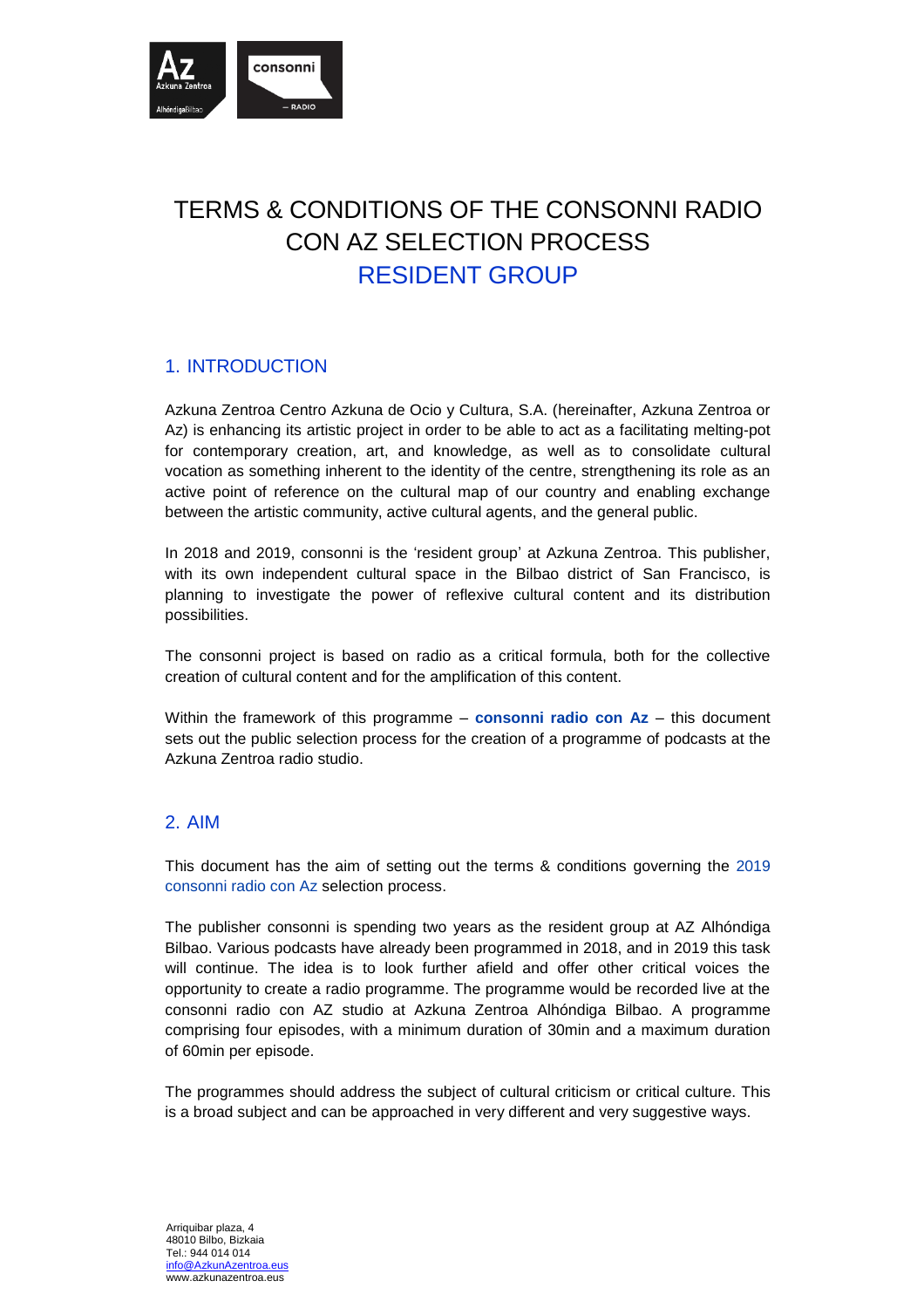

## 3. CONDITIONS

- This selection process is aimed at groups/natural persons of legal age who live in or are able to travel to Bilbao, given that it will be recorded with attendance in person at the consonni radio con Az studio at Azkuna Zentroa.
- **Languages: Basque and/or Spanish.**
- **Free format: radio magazine, audio essay, report, radio fiction, sound** experimentation, interviews…
- The persons selected will receive €80 gross (per episode) for their participation. An invoice must be issued in order to receive the said sum. Said invoice must include the corresponding taxes (VAT and Personal Income Tax).
- The technical recording and distribution costs will be borne by consonni radio con Az.

## 4. TIME LIMITS AND DOCUMENTS TO BE SUBMITTED

#### **a) Filing of the Project**

The registration period will run from the day of publication of this selection process, 28 January 2019, to 1 March 2019, inclusive. The award made under this selection process will be notified to the successful candidate as from 15 March 2019.

The registration form is to be filled out online at the consonni website: [www.consonni.org.](http://www.consonni.org/)

Documents must be filed in Basque or Spanish.

#### **b) Project selection**

Once the Assessment Committee has selected the successful project, this decision will be notified to the person selected, who must confirm acceptance within one week of being notified of the award.

### 5. COMMITTEE AND ASSESSMENT CRITERIA

The projects submitted will be judged by the Assessment Committee, which shall be composed of persons from the Az team, persons from the consonni team, and external persons with a renowned professional career within the radio and audio sector.

The decision regarding the successful project is the exclusive prerogative of the Assessment Committee and cannot be appealed. In the event that the successful candidate does not accept the award, the Committee reserves the right to award the residency to another candidate or not to award it at all.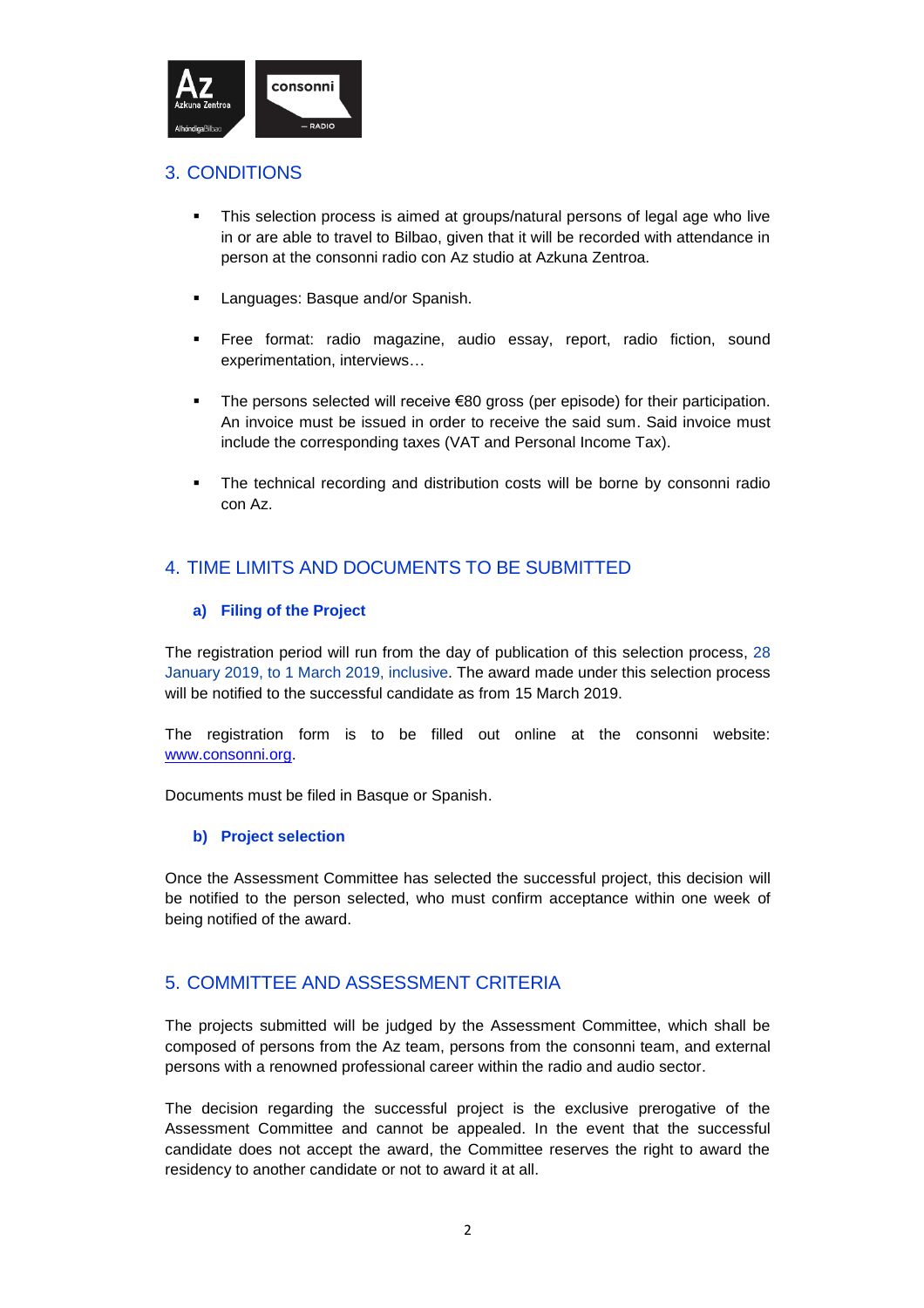

The Assessment Committee may likewise make no award where it considers that none of the projects entered meets the required characteristics in order to receive the residency.

The decision shall be notified as from 15 March 2019. The result shall be published on the [www.azkunazentroa.eus](http://www.azkunazentroa.eus/) and [www.consonni.org](http://www.consonni.org/) websites, and shall be notified directly to the successful candidate to the address he/she has supplied.

With regard to the assessment criteria, special emphasis will be placed on the ability to amplify and put across critical cultural content, as well as the ambition to transcend the limits of podcasting. Quality contents will be rewarded, along with experimentation in formats and contents. The viability of the performance of the ideas being proposed will also be taken into account. However, experience in radio is not essential.

### 6. PARTICIPATION CONDITIONS

Participation in this selection process implies acceptance of the undertakings set forth below:

- Live recording of a programme of podcasts one Tuesday a month from April to July at 18:00h at the consonni radio con Az studio at Azkuna Zentroa.
- The creation of four episodes, lasting a minimum of 30 minutes and a maximum of 60 minutes per episode.
- Any unjustified absence from the studio workspace by the successful candidate during the agreed dates may entail the cancellation of the undertaking to broadcast the programme of podcasts.
- The person selected will be required to participate in the activities carried out by Az in connection with the programme of consonni radio con Az podcasts.

# 7. INTELLECTUAL PROPERTY

Participants are responsible for the originality and authorship of the projects they present, and warrant that they are the legitimate holders of all intellectual-property rights over the said projects. As such, they warrant that they can be used by Az and consonni in uncontentious manner, and they expressly release them from any liability for any losses and/or harm that may be caused, directly or indirectly, by any breach on their part of this warranty. Az and consonni may use the information (textual, audiovisual, or graphic) associated with the projects selected, whether in full or in part and whether in isolation or in conjunction with other contents, for the purpose of communicating their activities, although their use for activities of a commercial nature is expressly excluded.

Therefore, the person selected assigns these rights to Az and consonni for the maximum term allowed by law, for the geographical territory of the whole world, for the publication in paper and digital format of leaflets (including the website and profiles on social media managed by Az), catalogues, or compilation publications of the activities of Az.